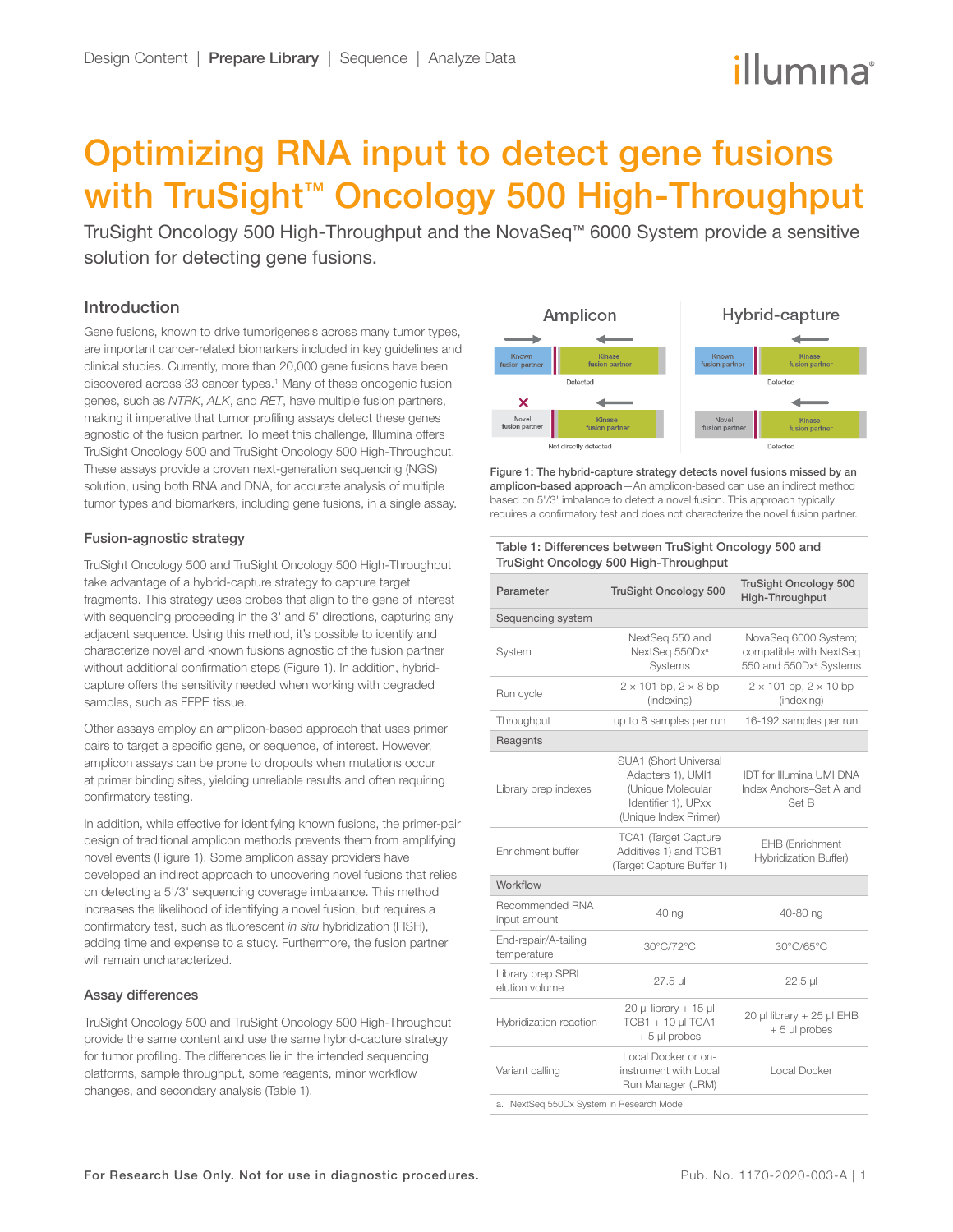#### RNA input amounts

Both assays achieve highly sensitive results; however, a lower count of unique reads covering a gene fusion has been observed when using TruSight Oncology 500 High-Throughput. While 40 ng RNA can be sufficient for both assays in specific situations [\(Table 2\)](#page-1-0), Illumina recommends using 40-80 ng RNA with TruSight Oncology 500 High-Throughput. It is highly recommended to use 80 ng RNA when working with low-quality RNA.

Although the update from the NextSeq™ System to the NovaSeq™ System is significant, this change is not causing the difference in RNA input performance. Both assays were run on both sequencing systems, producing concordant results between platforms for detecting RNA fusions. These studies rule out the sequencing platform as the source of the performance difference.

To ensure higher levels of multiplexing, TruSight Oncology 500 High Throughput has adopted a more diverse set of indexes, allowing for sequencing of up to 192 samples (DNA + RNA) in a single run. To achieve this, the length of the index sequences was increased and corresponding buffers and UMI index anchors were revised. During development of TruSight Oncology 500 High Throughput, the input requirement was increased to ensure that all relevant fusions were detected using the modified library preparation chemistry.

#### Optimizing results

Even with the decrease in read coverage, TruSight Oncology 500 High-Throughput detects gene fusions with high analytical sensitivity. To achieve the best results, it is important to optimize RNA input amounts, using a range from 40-80 ng, depending on RNA sample quality. This technical note demonstrates the impact of RNA inputs ranging from 20-80 ng on the number of sequencing reads produced when using TruSight Oncology 500 High-Throughput on the NovaSeq 6000 System.

## **Methods**

## TruSight Oncology 500 vs TruSight Oncology 500 High-Throughput

Analytical performance between TruSight Oncology 500 and TruSight Oncology 500 High-Throughput was compared using an in-house control sample containing a mix of pre-fragmented cell lines with multiple RNA variants to mimic clinical FFPE RNA samples. TruSight Oncology 500 was sequenced on the NextSeq 550 System. TruSight Oncology 500 High-Throughput was sequenced on the NovaSeq 6000 System.

#### RNA titration for TruSight Oncology 500 High-Throughput

#### Sample preparation

RNA was isolated from formalin-fixed paraffin-embedded (FFPE) tissue samples using the QIAGEN AllPrep DNA/RNA Mini Kit (QIAGEN, Catalog no. 80204). RNA amounts of 20 ng, 40 ng, 60 ng, or 80 ng from the same parent same were added to 8.5 µl buffer and used in library preparation with TruSight Oncology 500 High-Throughput, following the provided assay protocol.

#### Sequencing

Prepared libraries were sequenced on a NovaSeq 6000 S2 flow cell at a read length of  $2 \times 101$  bp at full multiplexing capacity.

#### Analysis

Data was processed locally using the TruSight Oncology 500 v2.1 Local App. For RNA fusions, the count of unique supporting reads for the fusion event was considered, with a minimum of 5 unique supporting reads required to make a positive fusion call.

## Results

## Comparing TruSight Oncology 500 to TruSight Oncology 500 High-Throughput

Both TruSight Oncology 500 and TruSight Oncology 500 High-Throughput detected RNA fusions and splice variants in a control sample known to contain multiple RNA variants [\(Table 2](#page-1-0)). In most cases, the fusion or splice variant was detected above the threshold cutoff (5 unique supporting reads for fusions and 10 unique supporting reads for splice variants) for calling the variant.

#### <span id="page-1-0"></span>Table 2: A comparison of the number of unique supporting sequencing reads generated across assays

|                         | <b>TruSight</b><br>Oncology 500 | <b>TruSight Oncology 500</b><br>High-Throughput |       |       |       |
|-------------------------|---------------------------------|-------------------------------------------------|-------|-------|-------|
| Fusion                  | 40 ng                           | 20 <sub>ng</sub>                                | 40 ng | 60 ng | 80 ng |
| ABL1-BCR                | 106                             | 18                                              | 42    | 43    | 74    |
| $AI K$ -FML4            | 16                              | 0                                               | 7     | 7     | 8     |
| ALK-TRMT61B             | 8                               | $\Omega$                                        | 5     | 3     | 7     |
| COL14A1-<br>FGFR2       | 607                             | 91                                              | 224   | 449   | 511   |
| <b>FRG-TMPRSS2</b>      | 662                             | 108                                             | 228   | 338   | 416   |
| PTPN3-ALK               | 23                              | 3                                               | 8     | 15    | 11    |
| RET-CCDC6               | 98                              | 16                                              | 52    | 90    | 78    |
| ROS1;GOPC-<br>SLC34A2   | 215                             | 36                                              | 84    | 99    | 117   |
| TACC3-FGFR3             | 162                             | 61                                              | 135   | 192   | 111   |
| RPS6KB1-<br>VMP1        | 257                             | 75                                              | 183   | 200   | 234   |
| Splice variant          |                                 |                                                 |       |       |       |
| MET exon 14<br>skipping | 207                             | 32                                              | 75    | 92    | 138   |

Comparison performed using an in-house control sample. TruSight Oncology 500 was sequenced on the NextSeq 550 System. TruSight Oncology 500 High-Throughput was sequenced on the NovaSeq 6000 System.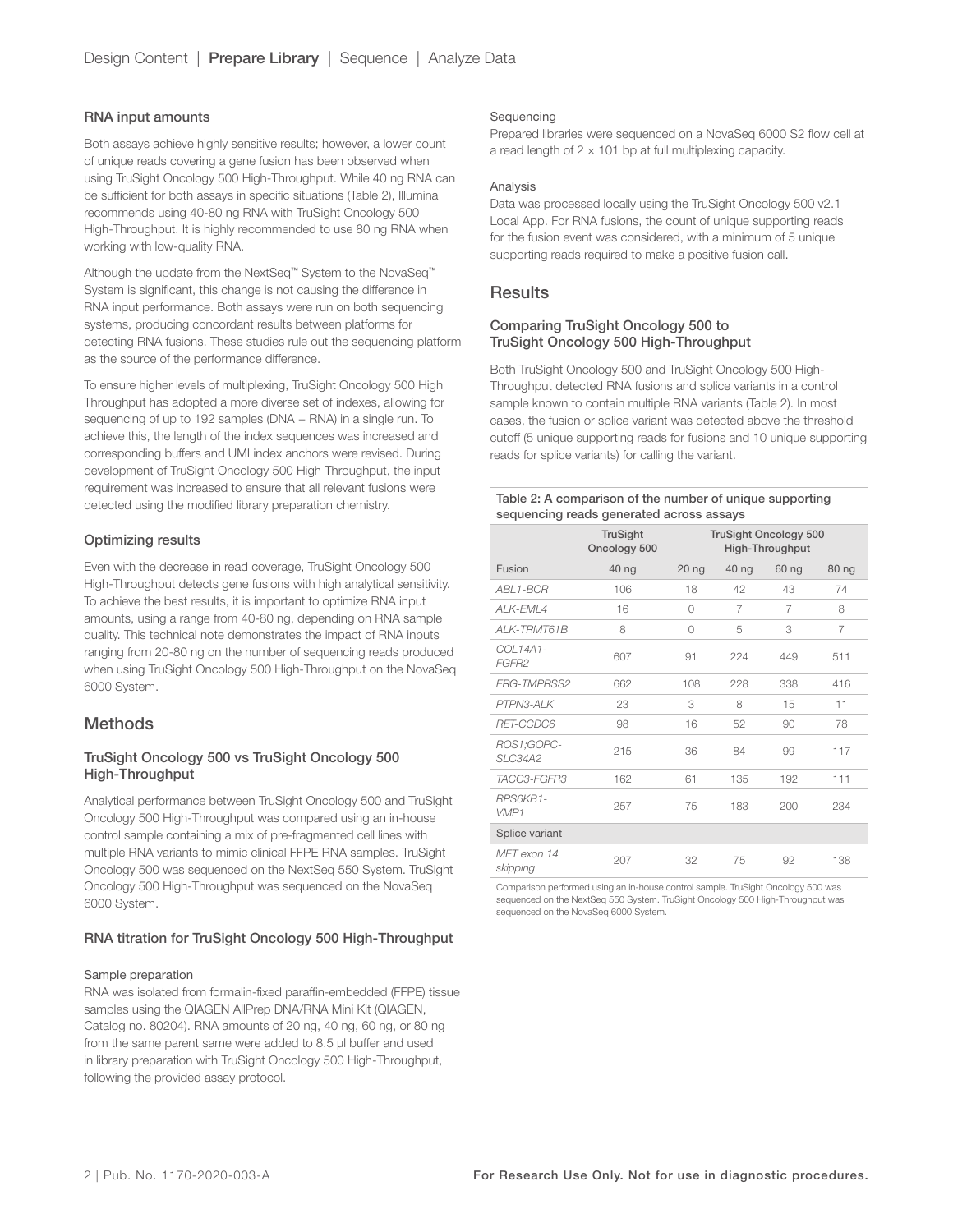

Figure 2: Total On-Target Reads increase with input RNA amounts—For most samples, an increase was in Total On-Target Reads, which measures the number of reads specific to a region, as the amount of input RNA increased. The solid line represents 9 million reads, which is the recommended QC performance metric.

#### RNA titration for TruSight Oncology 500 High-Throughput

#### Quality control

Post sequencing, all samples used in this study passed the following quality control (QC) standards: Median CV Gene  $500 \times \ge 0.93$ , Median Insert Size ≥ 80 bp, and Total On-Target Reads ≥ 9 million. These metrics were not heavily impacted by the decrease in the input requirement; however, in most cases, the number of Total On-Target Reads, which measures the number of reads specific to the region of interest, increased as the amount of input RNA increased (Figure 2).

#### RNA input amounts

This study focused on a subset of RNA fusions with clinical relevance. It is important to note that the protocol recommends using 40-80 ng input RNA with TruSight Oncology 500 High-Throughput to obtain optimal results. Many fusions were detected at a level passing the threshold cutoff (minimum of 5 reads) with as little as 20 ng input RNA, while all passed with the recommended 80 ng input [\(Table 3\)](#page-2-0). Fusions were detected agnostic of the fusion partner; targeted RNA sequence is bolded. This allows researchers using the TruSight Oncology 500 assays to generate data on all fusion partners in a given sample. Two targeted splice variants were also successfully detected as part of the study ([Table 4\)](#page-3-1).

|                            | No. unique supporting reads |                  |                |         |       |               |
|----------------------------|-----------------------------|------------------|----------------|---------|-------|---------------|
| Fusion                     | Detected                    | 20 <sub>ng</sub> | 40 ng          | 60 ng   | 80 ng | <b>Tissue</b> |
| <b>BRCA2-NRXN3</b>         | $\sqrt{}$                   | 6                | 33             | 60      | 84    | Bone          |
| FLT3-GTF2F2                | $\sqrt{}$                   | 0                | 9              | 10      | 14    | Bone          |
| $FLT3-LOP1$                | $\sqrt{}$                   | $\bigcirc$       | 12             | 32      | 47    | Bone          |
| FLT3-SMOX                  | $\sqrt{}$                   | 21               | 50             | 72      | 54    | Bone          |
| FLT3-VWA8                  | $\sqrt{}$                   | 12               | 29             | 51      | 69    | Bone          |
| EGFR-METTL1                | $\sqrt{}$                   | 29               | 25             | 84      | 71    | <b>Brain</b>  |
| <b>EGFR-RAB3IP</b>         | $\sqrt{}$                   | 7                | 5              | 9       | 19    | <b>Brain</b>  |
| MYC-MRPL13                 | $\sqrt{}$                   | 7                | 27             | 35      | 52    | <b>Breast</b> |
| MYC-STK3                   | $\sqrt{}$                   | 7                | 11             | 39      | 28    | <b>Breast</b> |
| CCDC170-ESR1               | $\sqrt{}$                   | 27               | 122            | 59      | 168   | Kidney        |
| <b>ALK-EML4</b>            | $\sqrt{}$                   | 11               | 15             | 21      | 40    | Lung          |
| ALK-MRPL33:<br><b>BRE</b>  | $\sqrt{}$                   | 0                | $\overline{2}$ | 16      | 6     | Lung          |
| ROS1:GOPC-<br>CD74         | $\sqrt{}$                   | 0                | 0              | 5       | 7     | Lung          |
| ROS1:GOPC-<br>CD74         | $\sqrt{}$                   | 45               | 104            | 92      | 141   | Lung          |
| ROS1;GOPC-<br>ENC1         | $\sqrt{}$                   | 23               | 32             | 53      | 93    | Lung          |
| ROS1:GOPC-<br><b>HEXB</b>  | $\sqrt{}$                   | 0                | 0              | $\circ$ | 7     | Lung          |
| ROS1:GOPC-<br><b>ARSI</b>  | $\sqrt{}$                   | 2                | 5              | 7       | 4     | Lung          |
| <b>ALK-BRE</b>             | $\sqrt{}$                   | 19               | 75             | 112     | 128   | Sarcoma       |
| EWSR1-ATF1                 | $\sqrt{}$                   | 6                | 19             | 30      | 32    | Sarcoma       |
| EWSR1-CBY1                 | $\sqrt{}$                   | 17               | 44             | 30      | 97    | Sarcoma       |
| NTRK3-SEMA6A               | $\sqrt{}$                   | 10               | 7              | 16      | 25    | Skin          |
| <b>RET-NCOA4</b>           | $\sqrt{}$                   | 53               | 74             | 78      | 154   | Thyroid       |
| ANKUB1;RNF13-<br>ETV5:DGKG | $\sqrt{}$                   | 11               | 29             | 45      | 72    | <b>Uterus</b> |
| <b>BRCA1-MPP2</b>          | $\sqrt{}$                   | 5                | 25             | 28      | 29    | Unknown       |

Data generated using RNA isolated from FFPE samples of the indicated tissue type and sequenced using TruSight Oncology 500 High-Throughput on the NovaSeg 6000 System. Target RNA sequence is bolded. Duplicate fusions are from unique samples.

## <span id="page-2-0"></span>Table 3: Fusion detection at varying RNA input levels